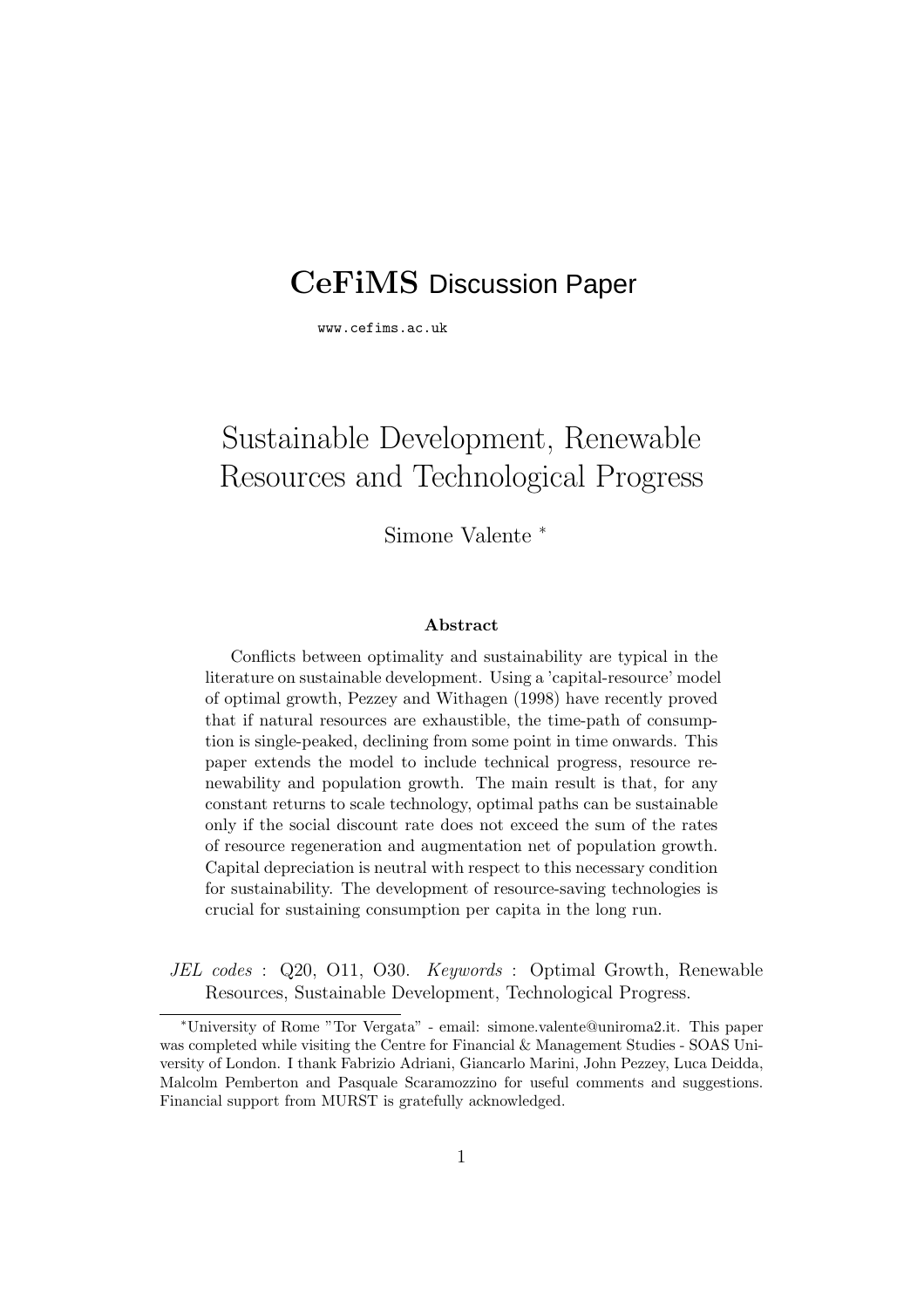## **1 Introduction**

Sustainable Development (SD) has increasingly attracted the interest of economic theorists and policymakers. In line with recent literature, sustainable paths are defined in this paper as those along which consumption per capita never decreases.

Several authors have analysed the role of natural resources in economic growth after the oil shocks in the seventies. The typical approach was that of including 'natural capital' in a well-behaved production function and to solve the standard Ramsey optimal growth problem. However, in such a model there is a trade-off between optimality and sustainability: Dasgupta and Heal (1974) have shown that consumption is bound to decrease if natural resources are exhaustible; Pezzey and Withagen (1998) have recently proved that the optimal consumption path is in fact 'single-peaked' - *i.e.*, it declines monotonically from some point in time onwards - in a model with a nonrenewable natural input and a static, constant returns to scale technology.

This paper considers a more general model that includes resource renewability, technical progress, man-made capital depreciation, population growth and extraction costs. The main result is that, for any constant-returns-toscale technology, the asymptotic rate of growth of consumption per capita is negative when the social discount rate exceeds the rate of resource regeneration net of the rate of population growth, plus the rate of resourceaugmenting technical progress. Man-made capital depreciation is neutral with respect to this critical condition, which is necessary for SD along optimal paths. This result is shown to be valid also for the case of Cobb-Douglas technology with decreasing returns to scale and inelastic labour supply.

The plan of the paper is as follows: section 2 describes the capital-resource model of optimal growth. In section 3 we solve the Ramsey problem assuming resource renewability and resource-augmenting technical progress, deriving the sustainability condition under the assumption of constant returns to scale. We also consider a Cobb-Douglas technology with decreasing returns to scale, under Hicks neutral technical progress and inelastic labour supply: it is shown that the sustainability condition also applies in this case, generalising previous results by Stiglitz (1974). Section 4 presents some concluding remarks.

## **2 The capital-resource growth model**

The benchmark 'capital-resource model' is a Ramsey-Cass-Koopmans optimal growth model (Dasgupta and Heal, 1974; Stiglitz, 1974). Aggregate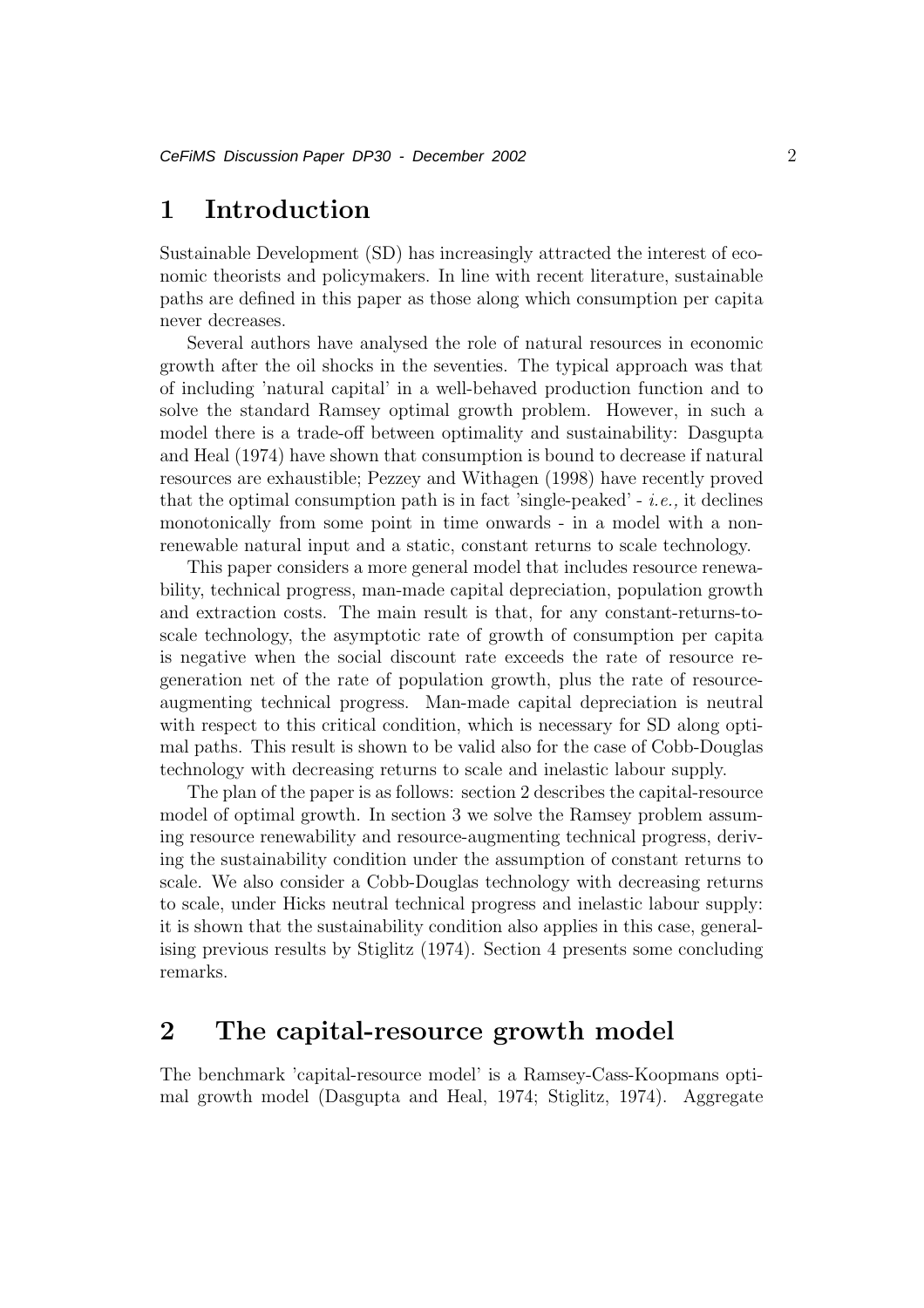ouput  $(Y)$  is produced by means of natural capital  $(R)$  and conventional, man-made capital  $(K)$ . The production function can be specified as

$$
Y(t) = F(K(t), R(t))
$$
\n(1)

where  $F : \mathbb{R}_+^2 \to \mathbb{R}_+$  is twice continuously differentiable, strictly increasing, strictly concave, and satisfies  $\lim_{R\to 0} \partial F(K,R)/\partial R = \infty$ . Manmade capital and natural capital are both essential for production, that is  $F(K, 0) = F(0, R) = 0$ . Per capita variables will be indicated by small letters: assuming that population grows at the exogenous constant rate  $n \geq 0$ , the dynamics of the stock per capita of man-made capital  $(k)$  is given by<sup>1</sup>

$$
\dot{k}(t) = y(t) - c(t) - a \cdot r(t) - (\gamma + n) \cdot k(t)
$$
\n(2)

where  $c$  is consumption per capita,  $a$  the marginal cost of extraction (assumed constant), r the amount per capita of resource extracted and used in production,  $\gamma$  the rate of physical depreciation of man-made capital, and  $y(t) = Y(t)$  exp [−nt] is gross output per capita. We assume that the natural resource is renewable: the time-variation of the resource stock per capita s equals

$$
\dot{s}(t) = (g - n) \cdot s(t) - r(t) \tag{3}
$$

where  $q \geq 0$  is the exponential rate of resource regeneration. Optimal paths will be defined according to the standard criterion: taking initial amounts  $k(0)$  and  $s(0)$  as given, we solve the command optimum problem

$$
\max_{\{c(t),r(t)\}_{0}^{\infty}} \int_{0}^{\infty} u\left(c\left(t\right)\right) \cdot e^{-\delta t} dt \tag{4}
$$

subject to the constraints (1)-(2)-(3) and  $s(t) \geq 0$ ,  $k(t) > 0$ ,  $c(t) \geq 0$ for any  $t \in [0,\infty)$ . The social discount rate  $\delta > 0$  is assumed constant. For simplicity, the individual instantaneous utility function is of the isoelastic form:

$$
u(c) = (c^{1-\eta} - 1)(1-\eta)^{-1}, \qquad 0 < \eta < 1.
$$
 (5)

In the following section we analyse the trade-off between optimality and sustainability. Our formal definition of sustainable development is

$$
SD \Leftrightarrow \dot{c}(t) \ge 0 \text{ for each } t \in [0, \infty)
$$
 (6)

<sup>&</sup>lt;sup>1</sup>A dot over a variable indicates its total time-derivative, e.g.  $\dot{q}(t) = \frac{dq(t)}{dt}$ . Population at time zero is normalized to unity.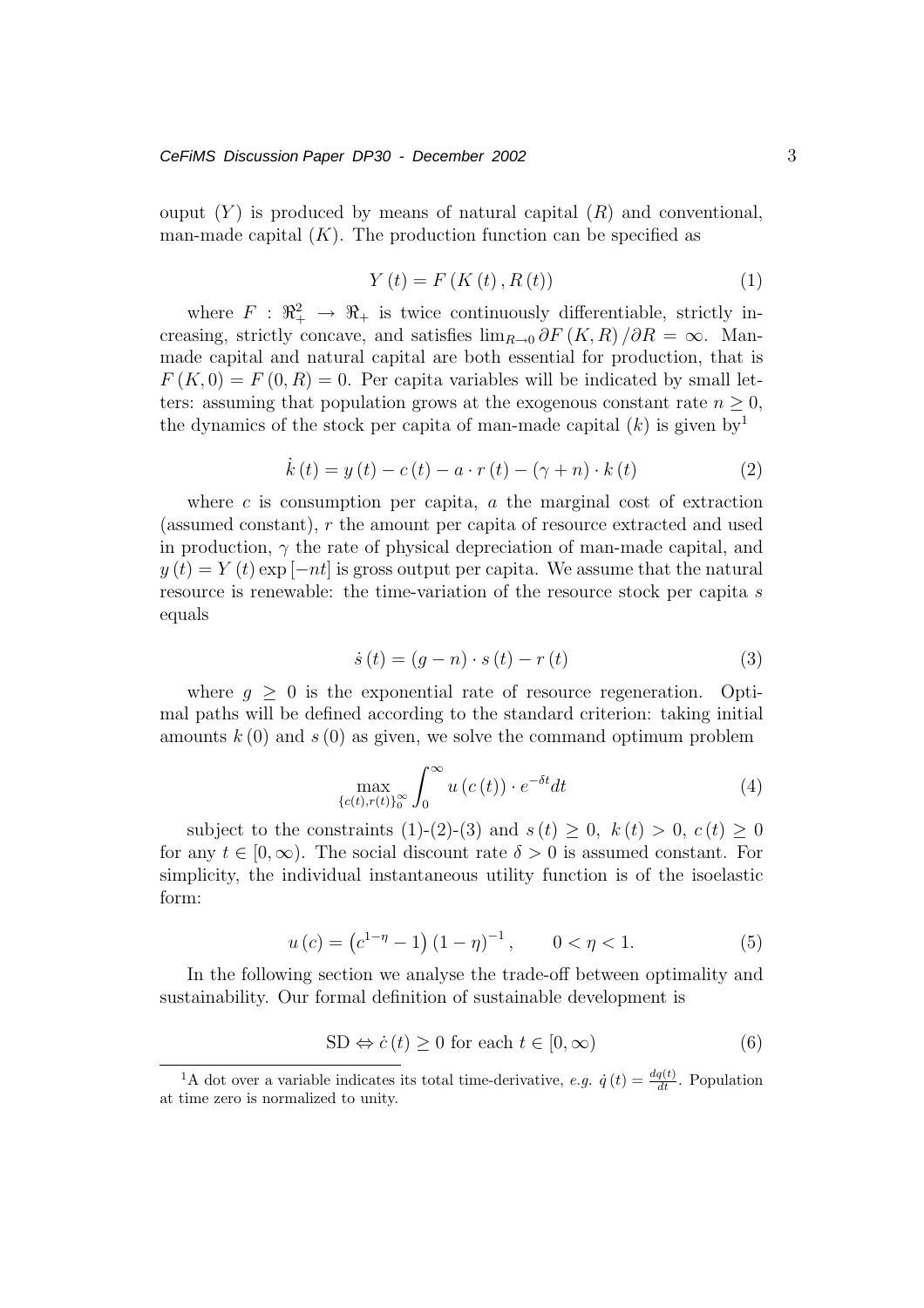Hence, sustainability is characterised by non-decreasing consumption per capita over an infinite time-horizon.

## **3 Is sustainability optimal?**

After the oil shocks of the seventies, variants of the capital-resource model have been studied at lenght in the context of exhaustible resources: Dasgupta and Heal (1974) have shown that, without technical progress and resource renewal, aggregate consumption is bound to decrease in the long run;<sup>2</sup> Pezzey and Withagen (1998) have recently proved that consumption declines monotonically from some point in time onwards along the optimal path, in a model with constant returns to scale technology.

These results do not consider resource renewability, man-made capital depreciation, population growth, extraction costs and technical progress. Natural regeneration is a standard assumption in bioeconomic models (see Conrad and Clark, 1987). Resource renewability in optimal growth models has been analysed by Beltratti et al. (1998) in the standard framework, and by Krautkraemer and Batina (1999) and Mourmouras (1993) in the context of overlapping generations. In the next subsection we show that for any constant returns to scale technology, SD cannot be achieved along optimal paths if the social discount rate  $\delta$  exceeds the rate of resource regeneration net of the rate of population growth. Subsection 3.2 extends the model to include technical progress.

#### **3.1 Resource renewability**

Assume  $q, n, \gamma$ , and a all strictly positive, and that F is homogeneous of degree 1. Under constant returns to scale, we can substitute gross output per capita  $F(k(t), r(t))$  with  $y(t)$  in eq.(2) and solve problem (4) subject to (2)-(3)-(5) and  $s(t) \ge 0$ ,  $k(t) > 0$ ,  $c(t) \ge 0$  for each  $t \in [0,\infty)$ . Denoting marginal productivities by  $F_r = \partial F/\partial r$  and  $F_k = \partial F/\partial k$ , the first order conditions yield

$$
\dot{F}_r = (F_r - a) (F_k - g - \gamma) \tag{7}
$$

which is the modified Hotelling rule. Define the capital-resource ratio as  $x = \frac{k}{r}$ : under constant returns to scale, the output-resource ratio equals  $F(x, 1) = \varphi(x)$  and

<sup>2</sup>See also Krautkraemer (1985), who analyses the feasibility of sutained consumption paths in the capital-resource model with CES production function and non-renewable resources.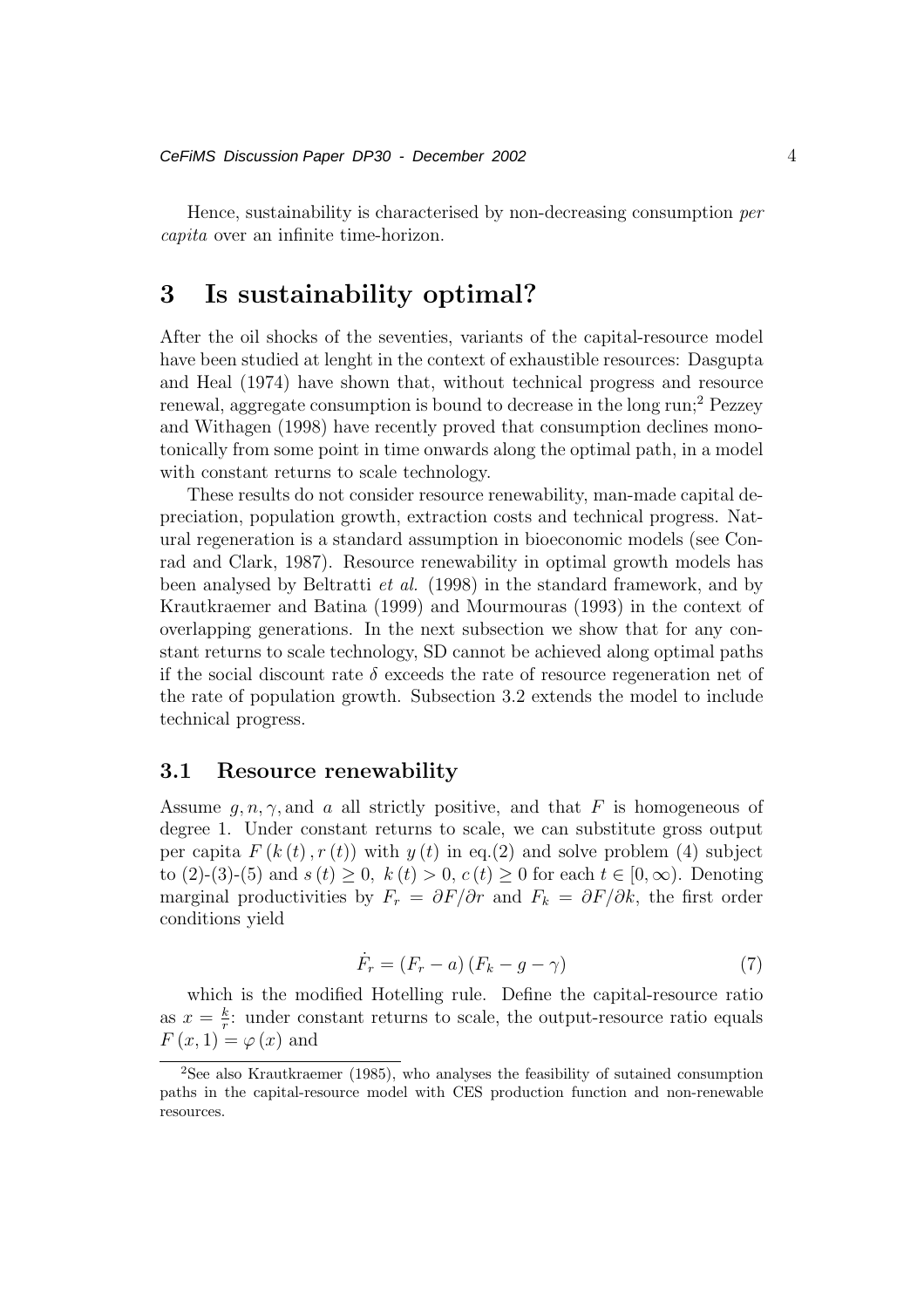$$
\varphi(x) = F_r + x\varphi'(x), \qquad \varphi'(x) = F_k > 0, \qquad \varphi''(x) < 0 \tag{8}
$$

where  $\varphi' = \frac{\partial \varphi}{\partial x}$  and  $\varphi'' = \frac{\partial^2 \varphi}{\partial x^2}$ . Since  $\varphi' = \varphi''\dot{x}$ , the Hotelling rule (7) can be rewritten as

$$
\left(\varphi\left(x\right)-x\varphi'\left(x\right)-a\right)\left(\varphi'\left(x\right)-g-\gamma\right)=-x\dot{x}\varphi''\left(x\right)\tag{9}
$$

The first term in brackets in (9) is the marginal net rent from extraction. Our analysis is focused on paths with strictly positive net rents. $3$  In this case, the marginal product of man-made capital converges monotonically to  $q + \gamma$ : if  $\varphi'(x)$  is initially greater than  $q + \gamma$ , the right hand side of (9) must be positive, implying  $\dot{x} > 0$  and  $\varphi'(x)$  be decreasing thereafter; conversely, if  $\varphi'(x)$  is initially below  $q + \gamma$ , then  $\dot{x} < 0$  and the marginal product of capital will subsequently increase.

The conclusion is that, with renewable resources and depreciating capital, the modified Hotelling rule implies that the marginal product of man-made capital converges to  $q + \gamma$ , and that the capital-resource ratio x converges to a steady state value  $x^{ss}$  along the optimal path.<sup>4</sup> The steady state of x with positive net rents is defined as  $x^{ss}$  such that

$$
\varphi'(x^{ss}) = g + \gamma \tag{10}
$$

As regards consumption, define  $z = c/k$ . From (5) and the first order conditions of the problem, the consumption-capital ratio  $z$  evolves over time  $according to<sup>5</sup>$ 

$$
\dot{z}/z = z + \sigma\varphi' - \frac{\varphi - a}{x} + (\gamma + n)(1 - \sigma) - \sigma\delta \tag{11}
$$

where  $\sigma = \eta^{-1}$  is the elasticiv of marginal utility. Consider the stationary equilibrium of system (9)-(11): setting  $\dot{z} = 0$  in (11) and using (10), the simultaneous steady state in  $z$  and  $x$  implies a consumption-capital ratio equal to

<sup>&</sup>lt;sup>3</sup>Under constant returns to scale, there is a unique value  $x^a$  of the capital-resource ratio which corresponds to zero net rents: in our analysis we consider an optimal path such that  $x(t) > x^a$  for any  $t \in [0, \infty)$ ; see Figure 1.<br><sup>4</sup>Linearizing (9) around  $x^{ss}$  and integrating between time 0 and time t gives  $x(t) - x^{ss} =$ 

 $^{4}$ Linearizing (9) around  $x^{ss}$  and integrating between time 0 and time t gives  $x(t)-x^{ss} =$  $(x(0) - x^{ss}) \exp \left[-\left(\frac{F_r^{ss} - a}{x^{ss}}\right)t\right]$ ], where  $F_r^{ss} = \varphi(x^{ss}) - x^{ss}\varphi'(x^{ss})$  is greater than a by assumption; hence,  $\lim_{t\to\infty} x(t) = x^{ss}$  along the optimal path.<br><sup>5</sup>The first order conditions for problem (4) with isoelastic

 ${}^{5}$ The first order conditions for problem (4) with isoelastic utility yield the Keynes-Ramsey rule  $\dot{c}\eta = c(\varphi' - \delta - n - \gamma)$ . The growth rate of z equals the difference between the optimal growth rate of consumption and the growth rate of man-made capital derived by the aggregate constraint (2).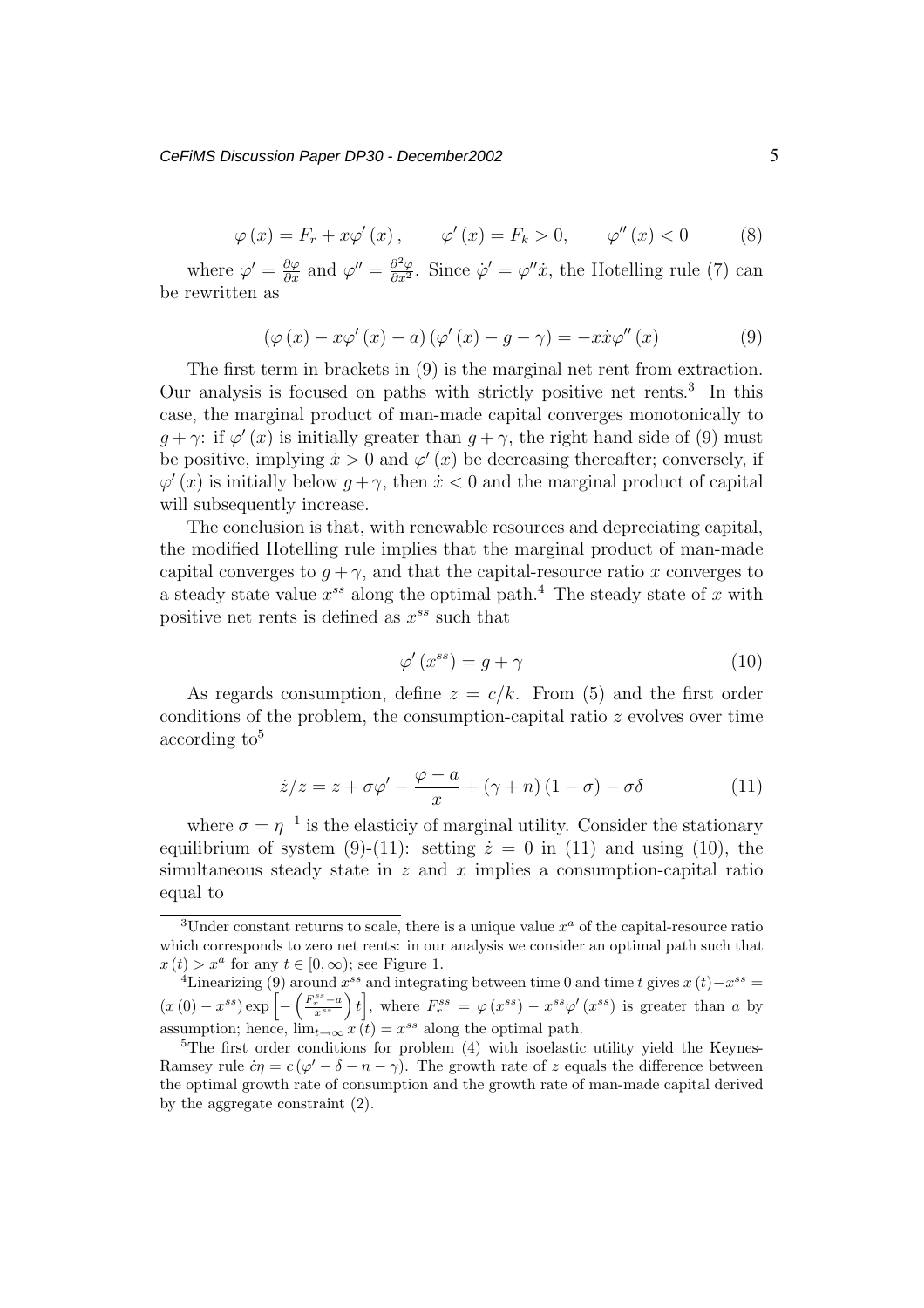*CeFiMS Discussion Paper DP30 - December 2002* 6

$$
z^{ss}(x^{ss}) = \sigma\delta - (\gamma + n)(1 - \sigma) + \frac{\varphi(x^{ss}) - \sigma x^{ss} \varphi'(x^{ss}) - a}{x^{ss}} \tag{12}
$$

It can be shown that the stationary equilibrium  $(x^{ss}, z^{ss}(x^{ss}))$  with positive net rents and positive consumption is a saddle-point.<sup>6</sup> The optimal path satisfying the first order conditions of problem (4) is the one converging towards  $(x^{ss}, z^{ss}(x^{ss}))$  along the stable arm of the saddle: Figure 1 shows the phase diagram of system (9)-(11) in the  $(x, z)$  space,<sup>7</sup> from which it is clear that explosive paths would violate either the contraint  $c(t) \geq 0$  or the constraint  $k(t) > 0.8$  Therefore,  $\lim_{t\to\infty} z(t) = z^{ss}(x^{ss})$  along the optimal path with positive net rents. This implies the following

**Proposition 1** A necessary condition for non-declining consumption per capita along the optimal path is that the social discount rate does not exceed the resource regeneration rate, net of the rate of population growth.

*Proof.* Denote the asymptotic level of variable q by  $q^{\infty} = \lim_{t \to \infty} q(t)$ . Recalling definition (6), a necessary condition for SD is that  $(\dot{c}/c)^{\infty} \geq 0$ . Since  $z^{\infty} = z^{ss} (x^{ss})$ , the growth rates of consumption and man-made capital must be asymptotically equal, *i.e.*  $(\dot{c}/c)^{\infty} = (\dot{k}/k)^{\infty}$ : therefore, sustainability requires  $(k/k)^{\infty} \geq 0$ , or equivalently

$$
\left(\varphi\left(x^{\infty}\right)-a\right)\left(x^{\infty}\right)^{-1}-z^{\infty}-\gamma-n\geq 0\tag{13}
$$

which is the asymptotic growth rate of k from (2). Since  $x^{\infty} = x^{ss}$ , from (10)-(12) the left hand side of (13) equals  $\sigma (g - n - \delta)$ , and condition (13) becomes

$$
g - n \ge \delta. \qquad \Box \tag{14}
$$

<sup>&</sup>lt;sup>6</sup>Linearizing system (9)-(11) around  $(x^{ss}, z^{ss}(x^{ss}))$ , the characteristic roots are  $\theta_1 =$  $-(F_r^{ss} - a) \cdot (x^{ss})^{-1} < 0$  and  $\theta_2 = z^{ss} (x^{ss})$ . If there exists a steady state equilibrium with notice consumption then it is a saddle-point  $(\theta_2 > 0)$ . From (12) such an equilibrium positive consumption, then it is a saddle-point  $(\theta_2 > 0)$ . From (12), such an equilibrium exists if  $\frac{\varphi(x^{ss})-\sigma x^{ss}\varphi'(x^{ss})-a}{x^{ss}}$ 

<sup>&</sup>lt;sup>7</sup>The slope of locus  $\dot{z} = 0$  depends on the values of parameters. In Figure 1, the locus is decreasing in the  $(x, z)$  space. In the other case, the locus  $\dot{z} = 0$  is increasing and the slope of the stable-arm changes accordingly, but the saddle-point property of the equilibrium is unaffected.

<sup>&</sup>lt;sup>8</sup>From (2), the growth rate of man-made capital may be written as  $\frac{\varphi(x)-a}{x} - z - \gamma - n;$ given that  $\lim_{t\to\infty} x(t) = x^{ss}$ , if z diverges to plus infinity as  $t\to\infty$  then k will reach zero in finite time.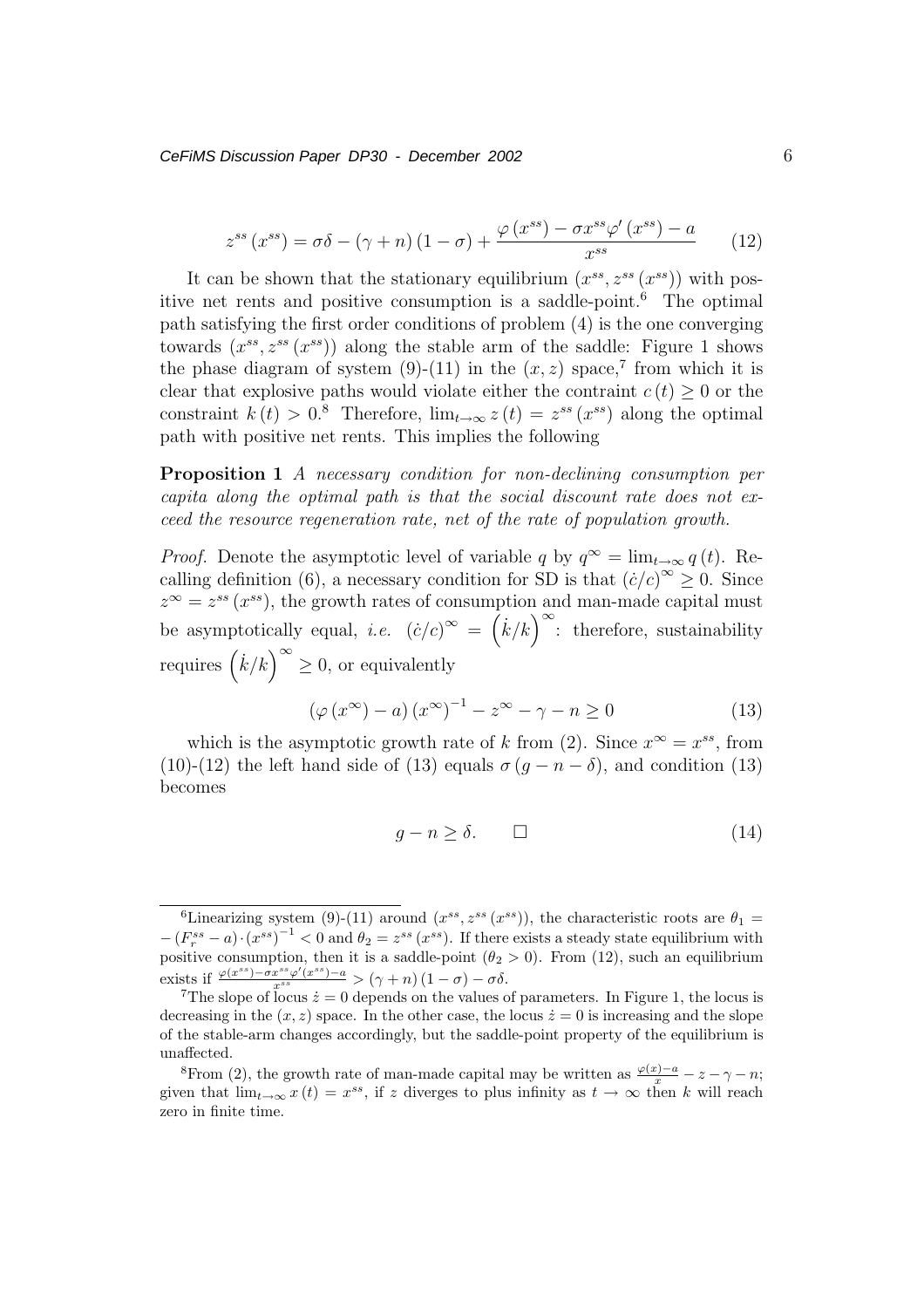

Figure 1. Phase diagram of system  $(9)-(11)$  in the unsustainable case  $g <$  $\delta+n$ . Point D represents the steady state equilibrium  $(x^{ss}, z^{ss}(x^{ss}))$ . By (15), on the left (right) of the vertical line  $x = \tilde{x}$  consumption per capita increases (decreases). The Hotelling rule (9) implies that if the economy starts at point A, the marginal product of capital declines monotonically towards the level corresponding to  $x = x^{ss}$ : consumption per capita increases until the economy reaches point B, and declines thereafter.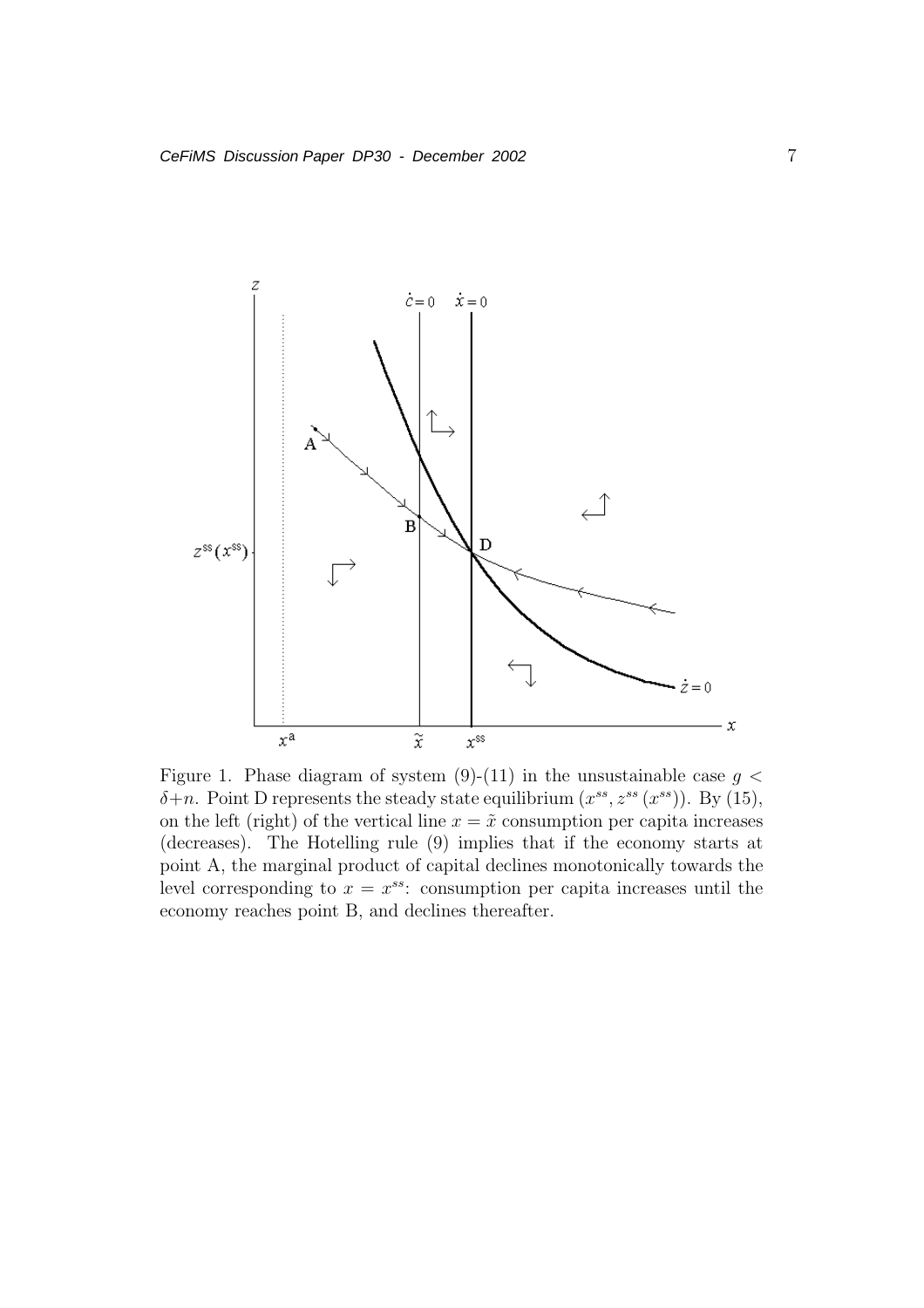#### *CeFiMS Discussion Paper DP30 - December 2002* 8

Proposition 1 generalises some of the results by Dasgupta and Heal (1974): without population growth and resource renewability  $(q = n = 0)$ , inequality (14) is clearly not satisfied as long as we assume  $\delta > 0$ .<sup>9</sup> Condition (14) also implies that the optimal time-path of consumption per capita is singlepeaked when resource renewal is insufficient: by the Keynes-Ramsey rule, consumption per capita is constant when the marginal product of capital equals  $\delta + \gamma + n$ ; with constant returns to scale, there exists a unique value  $\tilde{x}$  of the input ratio such that

$$
\varphi'(\tilde{x}) = \delta + \gamma + n \tag{15}
$$

Therefore, the locus  $\dot{c} = 0$  corresponds to the vertical line  $x = \tilde{x}$  in Figure 1. It follows from (10) and (15) that if the sustainability condition (14) is not satisfied,  $\tilde{x} < x^{ss}$  and the locus  $\dot{c} = 0$  lies on the left of the locus  $\dot{z} = 0$ , as in Figure 1: given that the initial values  $(k(0), s(0))$  are such that we start from point  $A$ , the economy converges towards point  $D$ , consumption per capita increases until point  $B$  is reached but declines thereafter.

It is worth noting that  $\gamma$  and a do not appear in (14): man-made capital depreciation and extraction costs are neutral with respect to this asymptotic condition, which is necessary for sustainability. On the one hand,  $\gamma$  affects the levels of consumption and output, but not the distance between  $\tilde{x}$  and  $x^{ss}$  (the constant-consumption input ratio and the long run input ratio, respectively). On the other hand, as shown in Figure 1, marginal extraction costs only restrict the space where net rents are positive.<sup>10</sup>

### **3.2 Resource-augmenting technical progress**

The model is now extended to include technological progress. Stiglitz (1974) proved that if the rate of technical progress is sufficiently high, consumption per capita is asymptotically non-decreasing. In the Stiglitz (1974) model, the production function is Cobb-Douglas, utility is logarithmic  $-$  *i.e.* a particular case of (5) - and technical progress is Hicks-neutral. We consider a generic constant returns to scale technology with resource-augmenting progress, finding a necessary condition for SD along optimal paths. Assume that output per capita is now given by

<sup>9</sup>If social welfare is the unweighted sum of individual utilities, given a constant rate of pure time preference  $\tilde{\delta}$ , the social discount rate equals  $\delta = \tilde{\delta} - n$  and the sustainability condition (14) becomes  $q > \tilde{\delta}$ .

<sup>&</sup>lt;sup>10</sup>The vertical line  $x = x^a$  in Figure 1 is the locus along which net rents are zero: choosing  $x^a : \varphi(x^a) - x^a \varphi'(x^a) = a$ , net rents are strictly positive in each point on the right of  $x = x^a$ .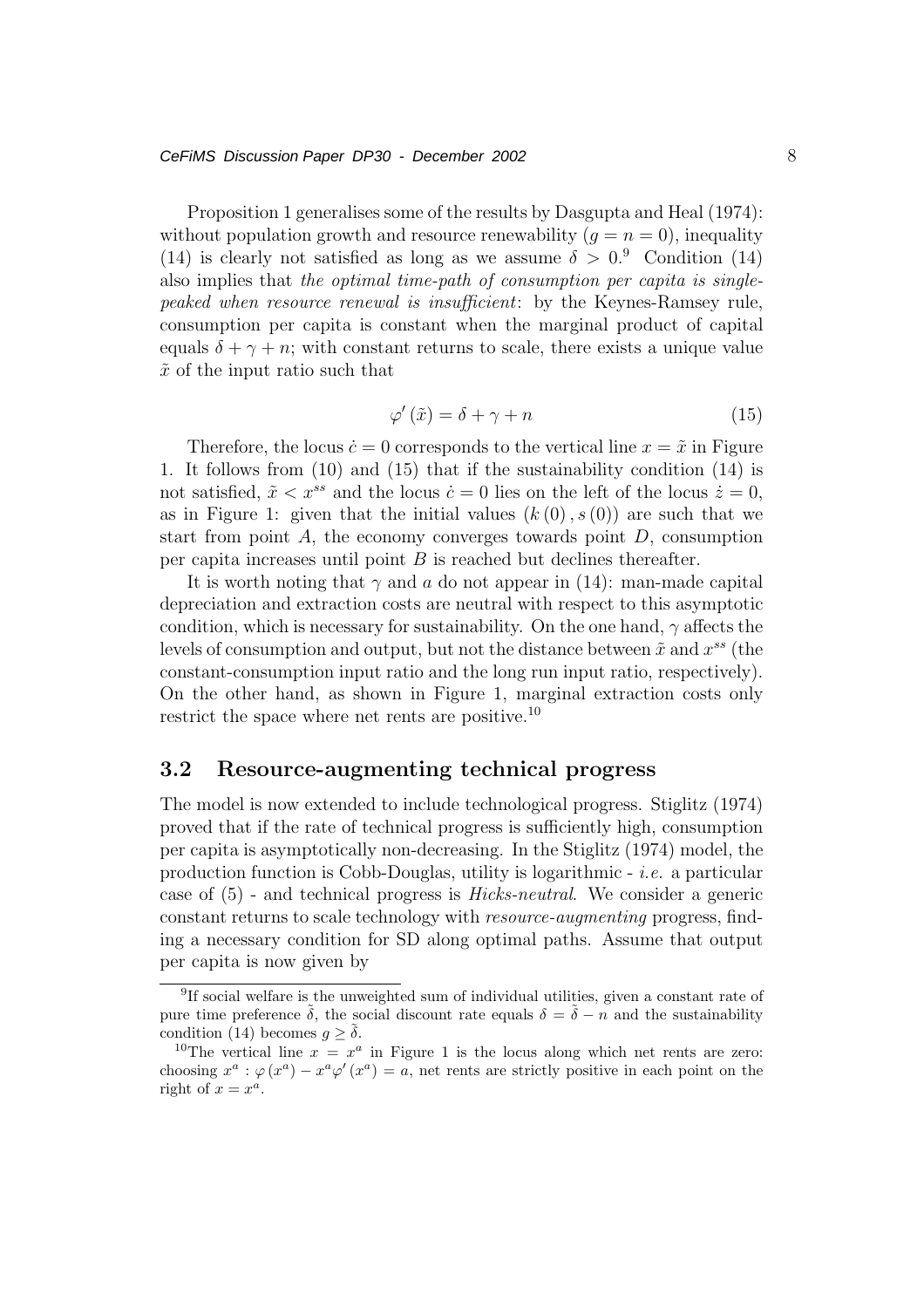$$
y(t) = \Phi(k(t), m(t) \cdot r(t))
$$
\n(16)

where  $m(t) = \exp[\mu t], \mu > 0$  is the exogenous rate of resource-augmenting technical progress and  $\Phi$  is homogeneous of degree one.<sup>11</sup> For simplicity, we assume no extraction costs  $(a = 0)$ . A possible interpretation of (16) is the following: technical progress  $m(t)$  is a process that increases the productive services of r (a physical quantity extracted from the resource stock) by virtue of resource-saving technologies that become available over time. We can now prove the following

**Proposition 2** A necessary condition for non-declining consumption per capita along the optimal path is that the social discount rate does not exceed the sum of the rates of resource regeneration and augmentation, net of the rate of population growth.

*Proof.* Define the input ratio as  $w = k/mr$ , and the augmented outputresource ratio as  $\phi = \Phi/mr$ . Under constant returns to scale, the marginal product of man-made capital is  $\phi'(w) = (\partial \Phi/\partial k)$ . Solving problem (4) subject to  $(2)-(3)-(16)$  and the usual non-negativity constraints, the Hotelling rule reads $12$ 

$$
(\phi(w) - w\phi'(w)) (\phi'(w) - g - \gamma - \mu) = -ww\phi''(w)
$$
 (17)

As in the previous analysis, we consider strictly positive rents: the first term in brackets in (17) is thus positive, and the Hotelling rule implies that both the marginal product of man-made capital and the input ratio converge to steady state values. The marginal product of capital converges to

$$
\phi'(w^{ss}) = g + \gamma + \mu \tag{18}
$$

This implies that the asymptotic growth rate of consumption per capita is (by the Keynes-Ramsey rule)

$$
\lim_{t \to \infty} \frac{\dot{c}(t)}{c(t)} = \sigma \left( \phi'(w^{ss}) - \delta - \gamma - n \right)
$$
\n(19)

It follows from (18) that the limit (19) is positive if and only if

$$
g - n + \mu \ge \delta. \qquad \Box \tag{20}
$$

<sup>&</sup>lt;sup>11</sup>We assume that  $\Phi$  exhibits the same properties as F (differentiability, concavity, and Inada conditions), as well as essential inputs  $(\Phi(k, 0) = \Phi(0, mr) = 0)$ .

<sup>&</sup>lt;sup>12</sup>Differentiating  $(\partial y/\partial r) = m(\phi(w) - w\phi'(w))$  with respect to time and substituting the resulting expression in the first order conditions gives eq.(17).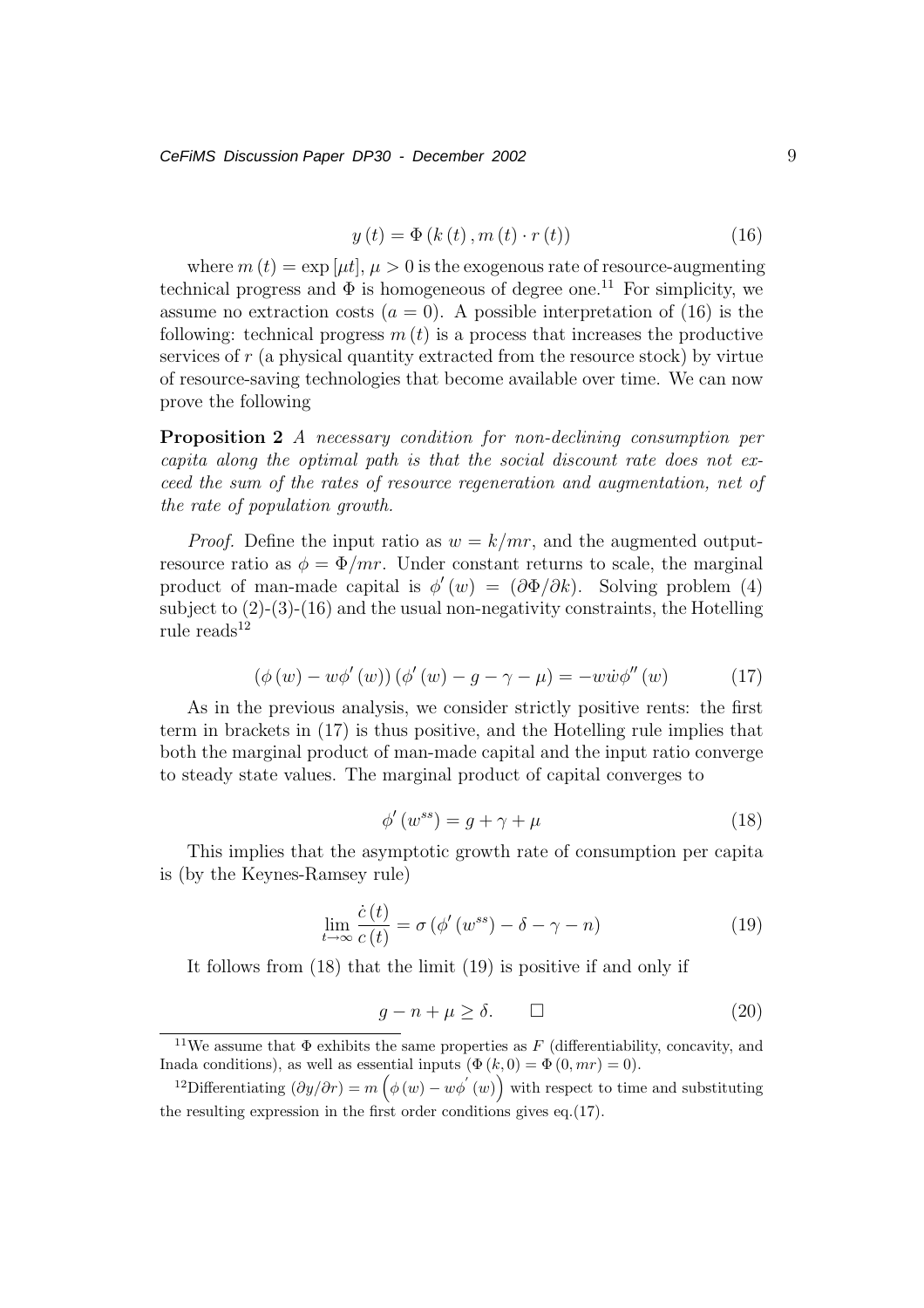#### *CeFiMS Discussion Paper DP30 - December 2002* 10

Given our definition of SD, condition (20) is necessary for sustainability. The intuition for this result is the following: SD can be achieved if the rate of improvement in the production possibilities per capita  $(g + \mu - n)$  is at least equal to the rate at which future social benefits are discounted  $(\delta)$ .

The dynamics of the  $z$  and  $w$  can be analysed along the same lines as in the previous subsection. The steady state locus for the consumption-capital ratio now equals

$$
z^{ss}(w) = (\phi(w)/w) - \gamma - n - \sigma(\phi'(w) - \delta - \gamma - n)
$$
 (21)

The stationary equilibrium  $(w^{ss}, z^{ss}(w^{ss}))$  with positive consumption is again a saddle-point, $^{13}$  and the phase diagram of the system is quite similar to that described in Figure 1.

### **3.3 The Cobb-Douglas case: Hicks-neutral progress and decreasing returns**

As shown by Pezzey and Withagen (1998), the single-peakedness result also applies in the case of Cobb-Douglas technology with non-increasing returns to scale. The particular form of the production function allows to consider Hicks-neutral technical progress. Moreover, we assume that population N supplies labour inelastically: aggregate ouput is given by  $Y =$  $K^{\alpha_1}R^{\alpha_2}N^{\alpha_3}$  exp  $[\omega t]$ , where  $\omega > 0$  is the rate of technical progress and  $\alpha_1 + \alpha_2 + \alpha_3 \leq 1$ . Since  $N(t) = \exp[nt]$ , output per capita equals

$$
y(t) = k(t)^{\alpha_1} r(t)^{\alpha_2} \exp[\Omega t]
$$
 (22)

where  $\Omega = \omega - n (1 - \alpha_1 - \alpha_2 - \alpha_3)$ . Following Stiglitz (1974) and Pezzey and Withagen (1998), we define the output-capital ratio as  $\pi = y/k$ . Solving problem  $(4)$  subject to  $(2)-(3)-(22)$  and the usual non-negativity constraints, the first order conditions yield the Keynes-Ramsey rule:

$$
\dot{c} = c\sigma \left( \alpha_1 \pi - \delta - \gamma - n \right) \tag{23}
$$

Given (22), the first order conditions also imply

$$
(\dot{r}/r)(1-\alpha_2) = \alpha_1\left(\left(\dot{k}/k\right) - \pi\right) + g + \gamma + \Omega \tag{24}
$$

<sup>&</sup>lt;sup>13</sup>The evolution of the consumption-capital ratio is now described the equation  $\dot{z}/z =$  $z + \sigma \left[ \phi'(w) - \delta - \gamma - n \right] - \left[ \phi(w)/w \right] + \gamma + n$ . Setting  $\dot{z} = 0$  gives the steady state locus (21). Evaluating (21) at  $w = w^{ss}$  and imposing  $z^{ss}/w^{ss}$ ) > 0 gives the existence condition (21). Evaluating (21) at  $w = w^{ss}$  and imposing  $z^{ss}(w^{ss}) > 0$  gives the existence condition  $\left[\phi(w^{ss})/w^{ss}\right] > \gamma + n + \sigma[g + \mu - \delta - n].$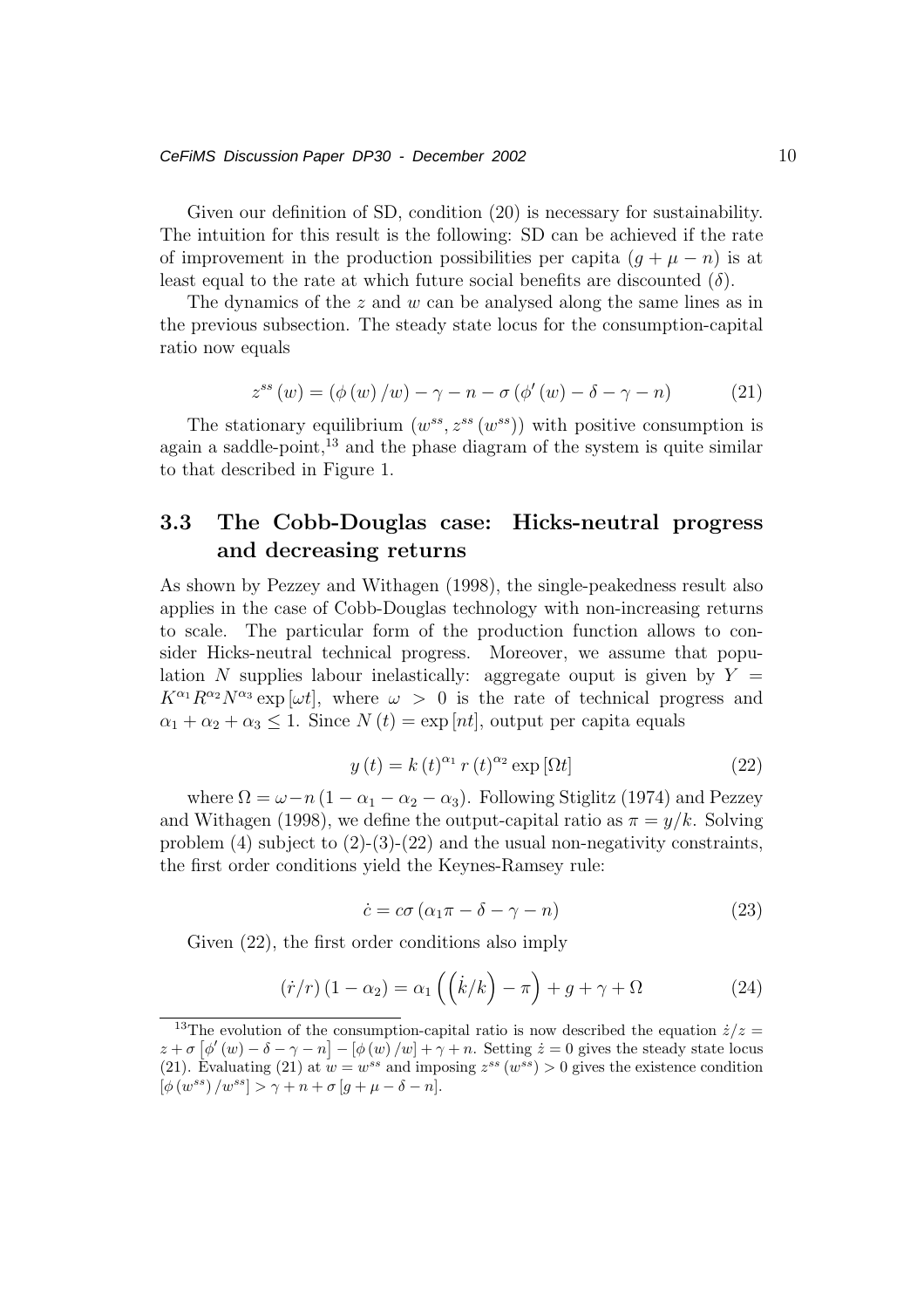Using  $(22),(23),(24)$  and the dynamic constraint  $(2)$ , the growth rates of  $\pi$  and  $z = c/k$  along optimal paths are

$$
\frac{\dot{\pi}}{\pi} = z \left( \frac{1 - \alpha_1 - \alpha_2}{1 - \alpha_2} \right) + \frac{\alpha_2 g + \gamma \left( 1 - \alpha_1 \right) + \omega + n \alpha_3}{1 - \alpha_2} - \left( 1 - \alpha_1 \right) \pi \tag{25}
$$

$$
\frac{\dot{z}}{z} = z + \pi \left( \frac{\alpha_1 - \eta}{\eta} \right) - \frac{\delta + (\gamma + n)(1 - \eta)}{\eta} \tag{26}
$$

And the steady state loci are represented by

$$
\frac{\dot{\pi}}{\pi} = 0: \pi = z \left[ \frac{1 - \alpha_1 - \alpha_2}{(1 - \alpha_1)(1 - \alpha_2)} \right] + \frac{g\alpha_2 + \gamma(1 - \alpha_1) + \omega + n\alpha_3}{(1 - \alpha_1)(1 - \alpha_2)} \tag{27}
$$

$$
\frac{\dot{z}}{z} = 0: \pi = \frac{\delta + (\gamma + n)(1 - \eta)}{\alpha_1 - \eta} - z \left(\frac{\eta}{\alpha_1 - \eta}\right)
$$
(28)

From (27) and (28), in the steady state equilibrium  $(\pi_E, z_E)$  the outputcapital ratio is

$$
\pi_E = \frac{\left[\delta + \gamma + n\left(1-\eta\right)\right]\left(1-\alpha_1-\alpha_2\right) + \eta\left(g\alpha_2 + \gamma\left(1-\alpha_1\right) + \omega + n\alpha_3\right)}{\left(\alpha_1 - \eta\right)\left(1-\alpha_1 - \alpha_2\right) + \eta\left(1-\alpha_1\right)\left(1-\alpha_2\right)}\tag{29}
$$

Provided  $z_E > 0$  (positive consumption), the equilibrium  $(\pi_E, z_E)$  is a saddle-point, and the optimal path is such that  $z^{\infty} = z_E$  and  $\pi^{\infty} = \pi_E$ .<sup>14</sup> Equation (23) implies that c decreases when  $\pi < \frac{\delta + \gamma + n}{\alpha_1}$ : since the optimal path converges to  $E$ , it follows that consumption per capita does not decline in the long run only if  $\pi_E \geq \frac{\delta + \gamma + n}{\alpha_1}$ . From (29), this inequality can be rewritten as

$$
\frac{\omega - n\left(1 - \alpha_1 - \alpha_2 - \alpha_3\right)}{\alpha_2} \ge \delta + n - g \tag{30}
$$

<sup>14</sup>As in Pezzey and Withagen (1998), explosive paths are ruled out by recalling that if  $z^{\infty} \neq z_E$  then either consumption or man-made capital will become negative in finite time (see Figures 2a-2b).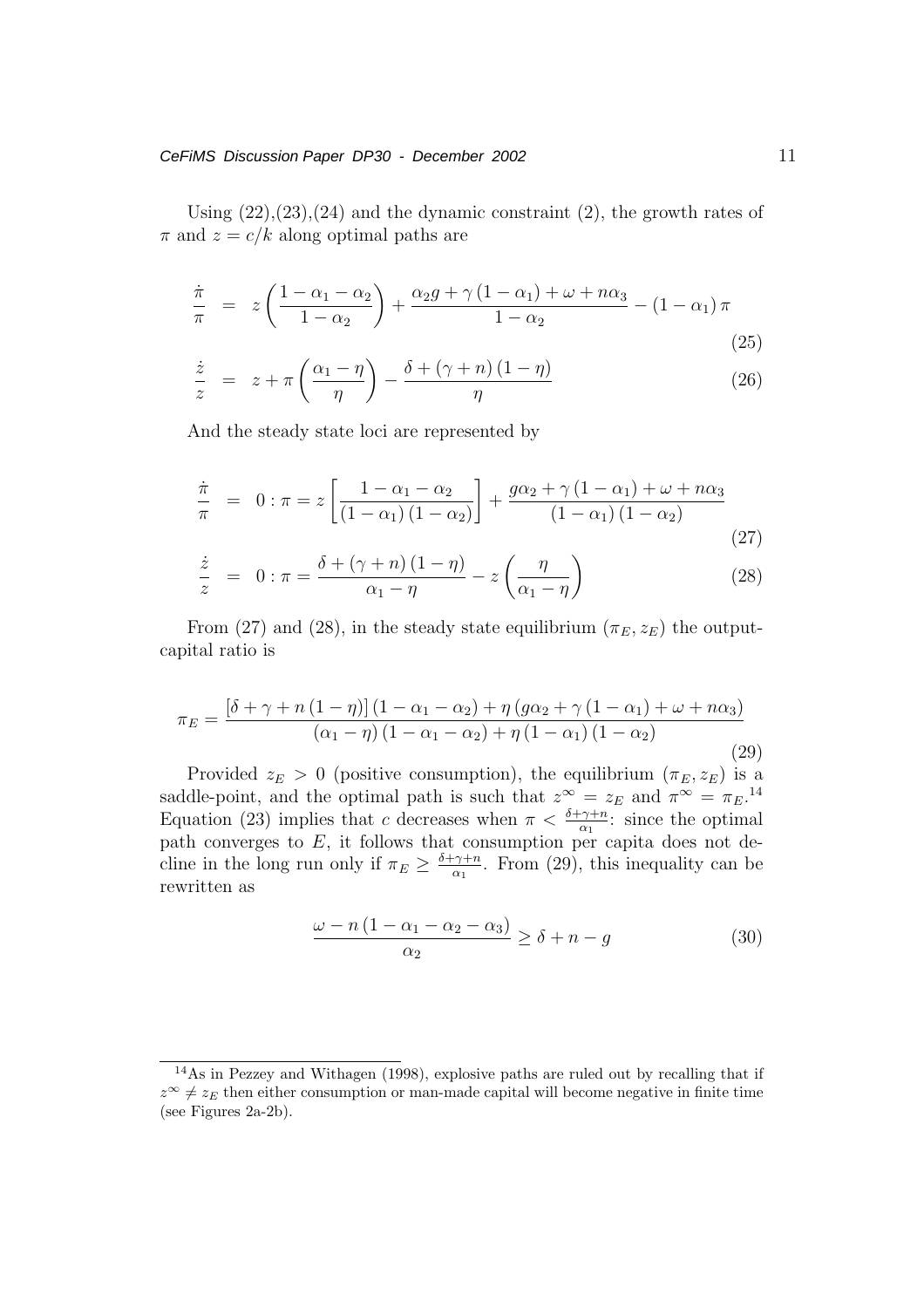

Figure 2. Phase diagrams of system  $(27)-(28)$ : in Figure 2a, we assume that  $\alpha_1 > \eta$  (the slope of the locus  $(\dot{\pi}/\pi) = 0$  is negative), whereas Figure 2b depicts the case with  $\alpha_1 < \eta$  (the locus  $(\dot{\pi}/\pi) = 0$  is increasing). The steady state of consumption per capita is the horizontal line  $\pi = \frac{\delta + \gamma + n}{\alpha_1}$ , below which  $c < 0$ : in both examples, condition (30) is not satisfied and consumption per capita declines in the long run.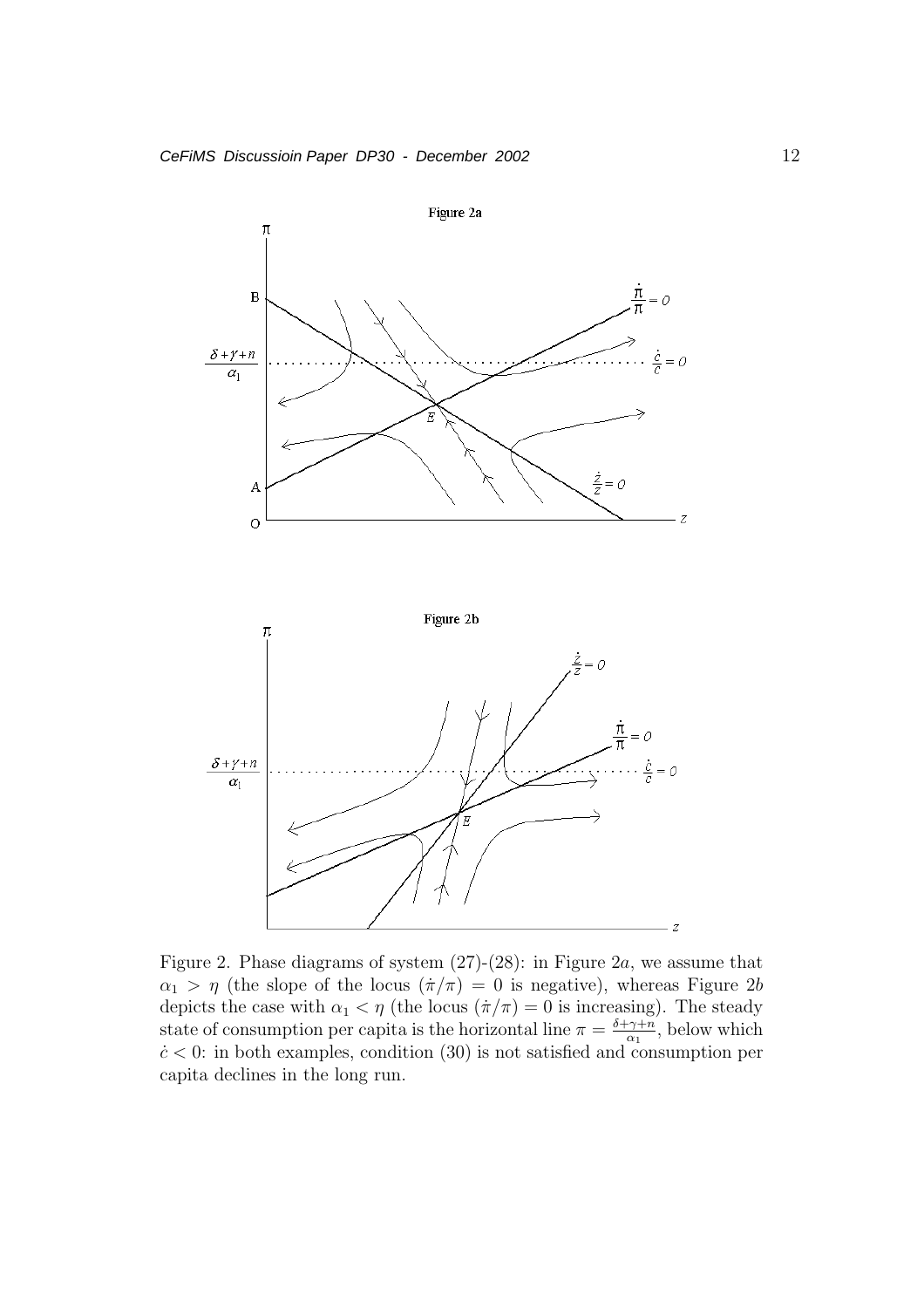Figures 2a and 2b describe two cases where (30) is not satisfied and consumption per capita falls in the long run. The left hand side of (30) shows that sustainability crucially depends on the net effect of two opposing forces, technical progress and decreasing returns.

Condition (30) can be interpreted along similar lines as condition (20). Indeed, there is a direct link between Hicks-neutral progress in the Cobb-Douglas case, and the resource-augmenting rate  $\mu$  in our previous analysis: the production function (22) may be rewritten as  $y = k^{\alpha_1} (r \exp[(\Omega/\alpha_2)t])^{\alpha_2}$ , which implies that  $(\Omega/\alpha_2)$  is the resource-augmenting rate of technical progress adjusted for decreasing returns (coinciding with  $\mu$  when returns to scale are constant). Hence, we can write our general result as follows:

**Proposition 3** Given either a constant returns to scale technology or a Cobb-Douglas technology with non-increasing returns to scale, and an isoelastic utility function, a necessary condition for SD along the optimal path is that the social discount rate does not exceed the sum of the rates of resource regeneration and augmentation, net of the rate of population growth.

The implications of Proposition 3 are twofold: on the one hand, it generalises Stiglitz (1974) results with respect to technology and utility specifications, with further extension to resource renewability.<sup>15</sup> On the other hand, the result shows that the trade-off between optimality and sustainability is not removed by the presence of technical progress and resource renewability: high rates of resource regeneration and augmentation allow to sustain consumption, but if these rates are relatively low, consumption is single-peaked by virtue of a positive discount rate.

### **4 Conclusions**

This paper has analysed the capital-resource model of optimal growth in the presence of resource renewability and technical progress. In a context of exhaustible resources and static technology, consumption per capita is bound to decrease in the long run (Dasgupta and Heal, 1974). A constant rate of time preference implies the optimal consumption time path be single-peaked (Pezzey and Withagen, 1998). We have shown that a necessary condition for

<sup>15</sup>Stiglitz (1974) assumes that instantaneous utility is discounted at a social discount rate equal to the rate of pure time preference net of population growth, and then solves the problem in terms of aggregate variables. In our notation we can set the social discount rate  $\delta = \tilde{\delta} - n$ , where  $\tilde{\delta}$  is pure time preference: imposing  $q = 0$ , condition (30) becomes  $\tilde{\delta} \leq \Omega/\alpha_2$ , that is analogous to Stiglitz (1974) sustainability condition.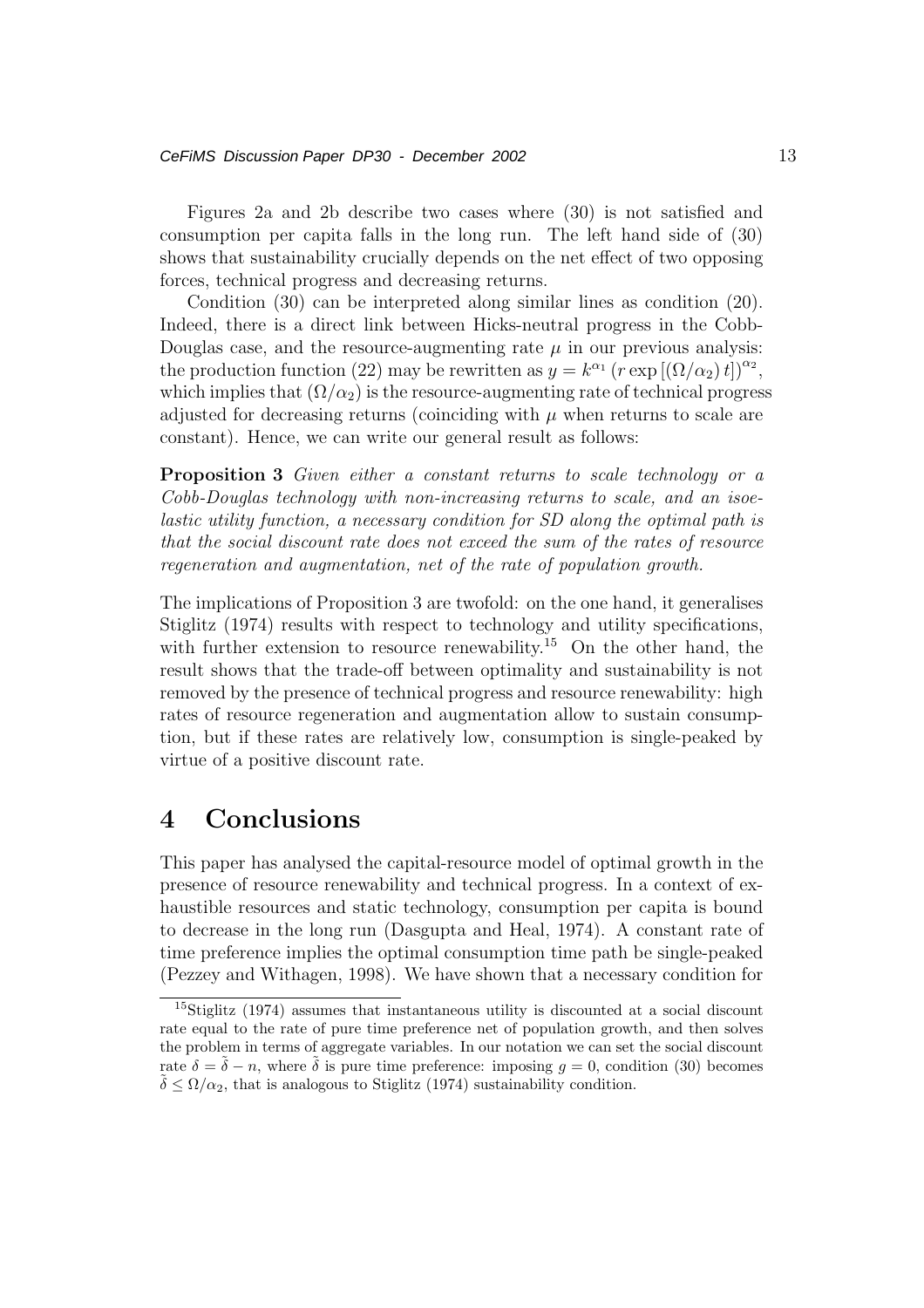sustaining consumption per capita along optimal paths is that the social discount rate does not exceed the sum of the rates of resource regeneration and augmentation, net of the rate of population growth. This critical condition holds for any constant returns to scale technology and allows to generalise previous results by Dasgupta and Heal (1974), and Stiglitz (1974). We have shown that physical depreciation of man-made capital does not affect the necessary condition for sustainability.

The capital-resource model exhibits an implicit trade-off between optimality and sustainability, deriving from the optimality criterion underlying the 'discounted utilitarian framework' (Heal, 1998; Pezzey and Withagen, 1998). Our results confirm that resource renewability and technical progress cannot eliminate the implicit trade-off between discounted utilitarianism and sustainability: if the rates of resources regeneration and augmentation are relatively low, the time-path of consumption per capita is still single-peaked. On the other hand, the sustainability condition defines the critical level of technical progress required to sustain consumption along optimal paths. Prospects for sustainability crucially depend on the rate of resource-augmentation, which may be interpreted as the effect of resourcesaving technologies that become available as new methods of production are developed.

### **References**

- [1] Beltratti, A., G. Chichilnisky, and G.M. Heal (1998), 'Sustainable Use of Renewable Resources', in G. Chichilnisky, G. M. Heal and A. Vercelli, eds., Sustainability: Dynamics and Uncertainty. Dordrecht: Kluwer.
- [2] Conrad, J.M. and C.W. Clark (1987), Natural Resource Economics. New York: Cambridge University Press.
- [3] Dasgupta, P. and G.M. Heal (1974), 'The Optimal Depletion of Exhaustible Resources'. *Review of Economic Studies*, Symposium on the Economics of Exhaustible Resources, 3-28.
- [4] Heal, G.M. (1998), 'Interpreting Sustainability', in G. Chichilnisky, G. M. Heal and A. Vercelli, eds., Sustainability: Dynamics and Uncertainty. Dordrecht: Kluwer.
- [5] Krautkraemer, J.A. (1985), 'Optimal Growth, Resource Amenities and the Preservation of Natural Environments'. Review of Economic Studies **52** (1), 153-170.